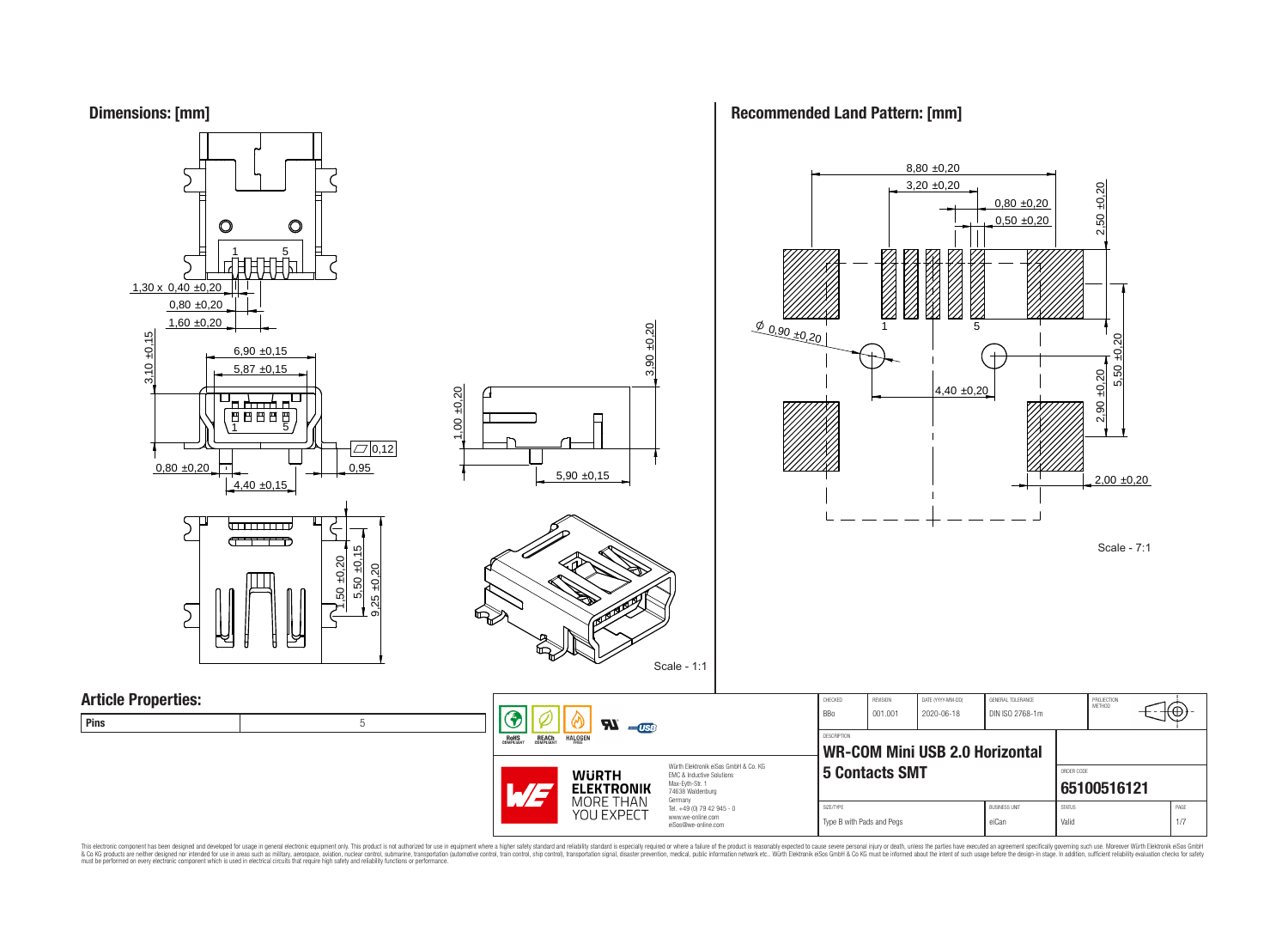### **Kind Properties:**

| <b>Durability</b>     | 1 500 Mating cycles |
|-----------------------|---------------------|
| <b>Connector Type</b> | Mini USB            |
| Gender                | Receptacle          |
| <b>Type</b>           | Horizontal          |

### **Material Properties:**

| <b>Insulator Material</b>            | LCP                 |
|--------------------------------------|---------------------|
| <b>Insulator Flammability Rating</b> | $UL94V-0$           |
| <b>Insulator Color</b>               | <b>Black</b>        |
| <b>Contact Material</b>              | <b>Copper Alloy</b> |
| Contact Plating 1)                   | Selective Gold      |
| <b>Shielding Material</b>            | <b>Brass</b>        |
| <b>Shielding Plating</b>             | Nickel (Ni)         |
| <b>Contact Type</b>                  | Stamped             |

1) Mating side / Solder side

# **General Information:**

| <b>Operating Temperature</b> |
|------------------------------|
|                              |

-40 up to +105 °C

# **Electrical Properties:**

| <b>Properties</b>            |           | <b>Test conditions</b> | <b>Value</b> | <b>Unit</b> | Tol. |
|------------------------------|-----------|------------------------|--------------|-------------|------|
| <b>Rated Current</b>         | ΙR        |                        |              | А           |      |
| <b>Working Voltage</b>       |           |                        | 30           | V(AC)       |      |
| <b>Withstanding Voltage</b>  |           | min                    | 500          | V(AC)       |      |
| <b>Contact Resistance</b>    | R         |                        | 20           | $m\Omega$   | max. |
| <b>Insulation Resistance</b> | $R_{ISO}$ |                        | 1000         | M.          | min. |

## **Certification:**

| <b>RoHS Approval</b> | Compliant [2011/65/EU&2015/863]     |
|----------------------|-------------------------------------|
| REACh Approval       | Conform or declared [(EC)1907/2006] |

# **Certification: Halogen Free Conform [IEC 61249-2-21] Halogen Free** Conform IJEDEC JS709B1

| ιιαινγσιι ι ισσ           | <b>OVITUITIT JULDLU JUI UJDI</b> |
|---------------------------|----------------------------------|
| UL Approval               | E323964                          |
| USB Approval / TID number | 61000663                         |

| $\boldsymbol{\mathcal{H}}$<br>USB<br><b>HALOGEN</b><br><b>REACH</b><br>COMPLIANT<br><b>ROHS</b><br>COMPLIANT                                                                       |                                                                                   | CHECKED<br><b>BBo</b><br>DESCRIPTION   | REVISION<br>001.001   | DATE (YYYY-MM-DD)<br>2020-06-18<br><b>WR-COM Mini USB 2.0 Horizontal</b> | GENERAL TOLERANCE<br>DIN ISO 2768-1m |                        | PROJECTION<br>METHOD | $+ \oplus +$ |  |
|------------------------------------------------------------------------------------------------------------------------------------------------------------------------------------|-----------------------------------------------------------------------------------|----------------------------------------|-----------------------|--------------------------------------------------------------------------|--------------------------------------|------------------------|----------------------|--------------|--|
| Würth Elektronik eiSos GmbH & Co. KG<br><b>WURTH</b><br><b>EMC &amp; Inductive Solutions</b><br>Max-Eyth-Str. 1<br><b>ELEKTRONIK</b><br>$\mathcal{A}$ / $\sim$<br>74638 Waldenburg |                                                                                   |                                        | <b>5 Contacts SMT</b> |                                                                          |                                      | ORDER CODE             | 65100516121          |              |  |
| MORE THAN<br>YOU EXPECT                                                                                                                                                            | Germany<br>Tel. +49 (0) 79 42 945 - 0<br>www.we-online.com<br>eiSos@we-online.com | SIZE/TYPE<br>Type B with Pads and Pegs |                       |                                                                          | <b>BUSINESS UNIT</b><br>eiCan        | <b>STATUS</b><br>Valid |                      | PAGE<br>2/7  |  |

This electronic component has been designed and developed for usage in general electronic equipment only. This product is not authorized for subserved requipment where a higher selection equipment where a higher selection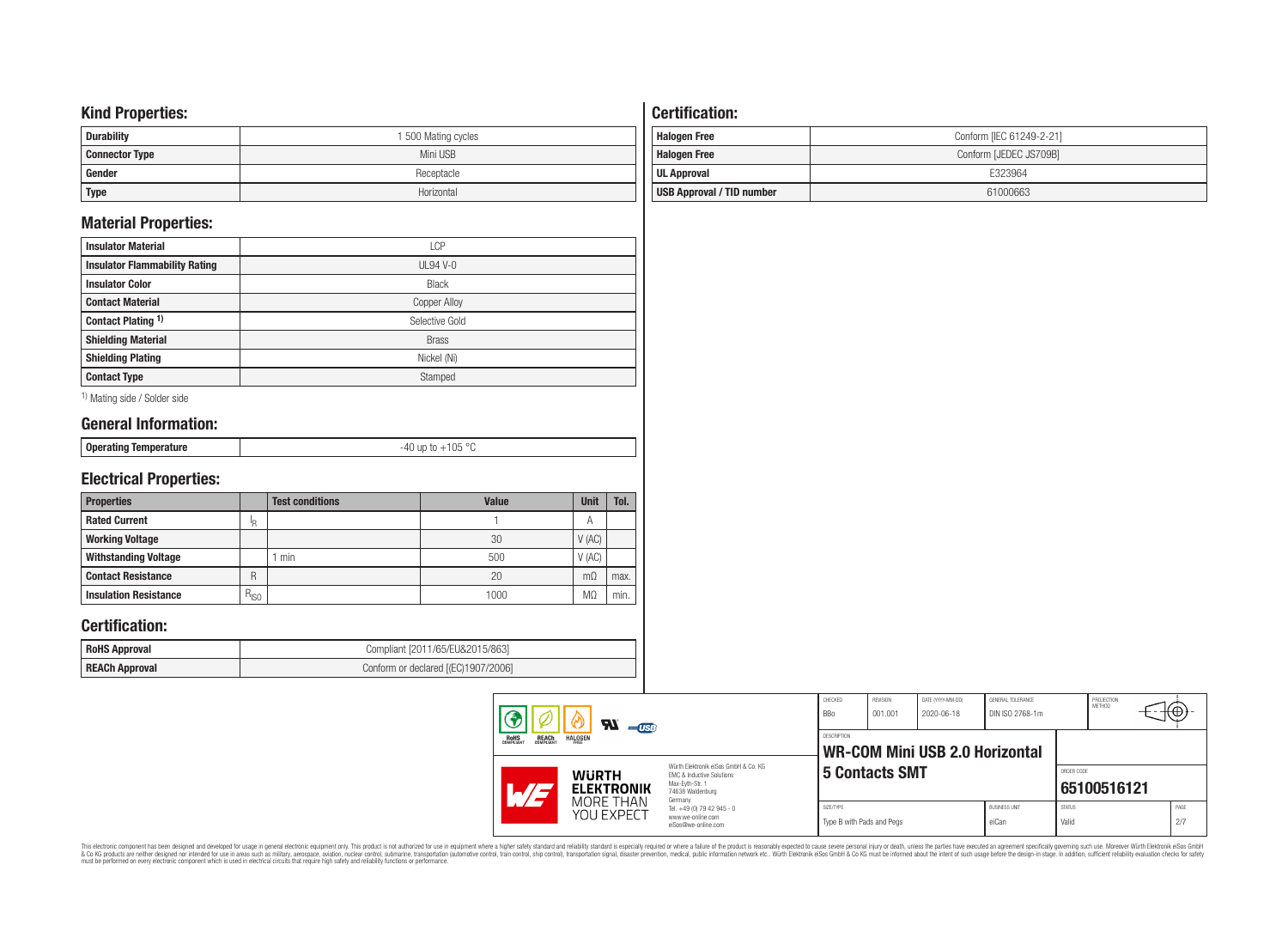### **Packaging Specification - Tape and Reel: [mm]**

### **Packaging Specification - Reel: [mm]**



This electronic component has been designed and developed for usage in general electronic equipment only. This product is not authorized for use in equipment where a higher safely standard and reliability standard si espec & Ook product a label and the membed of the seasuch as marked and as which such a membed and the such assume that income in the seasuch and the simulation and the such assume that include to the such a membed and the such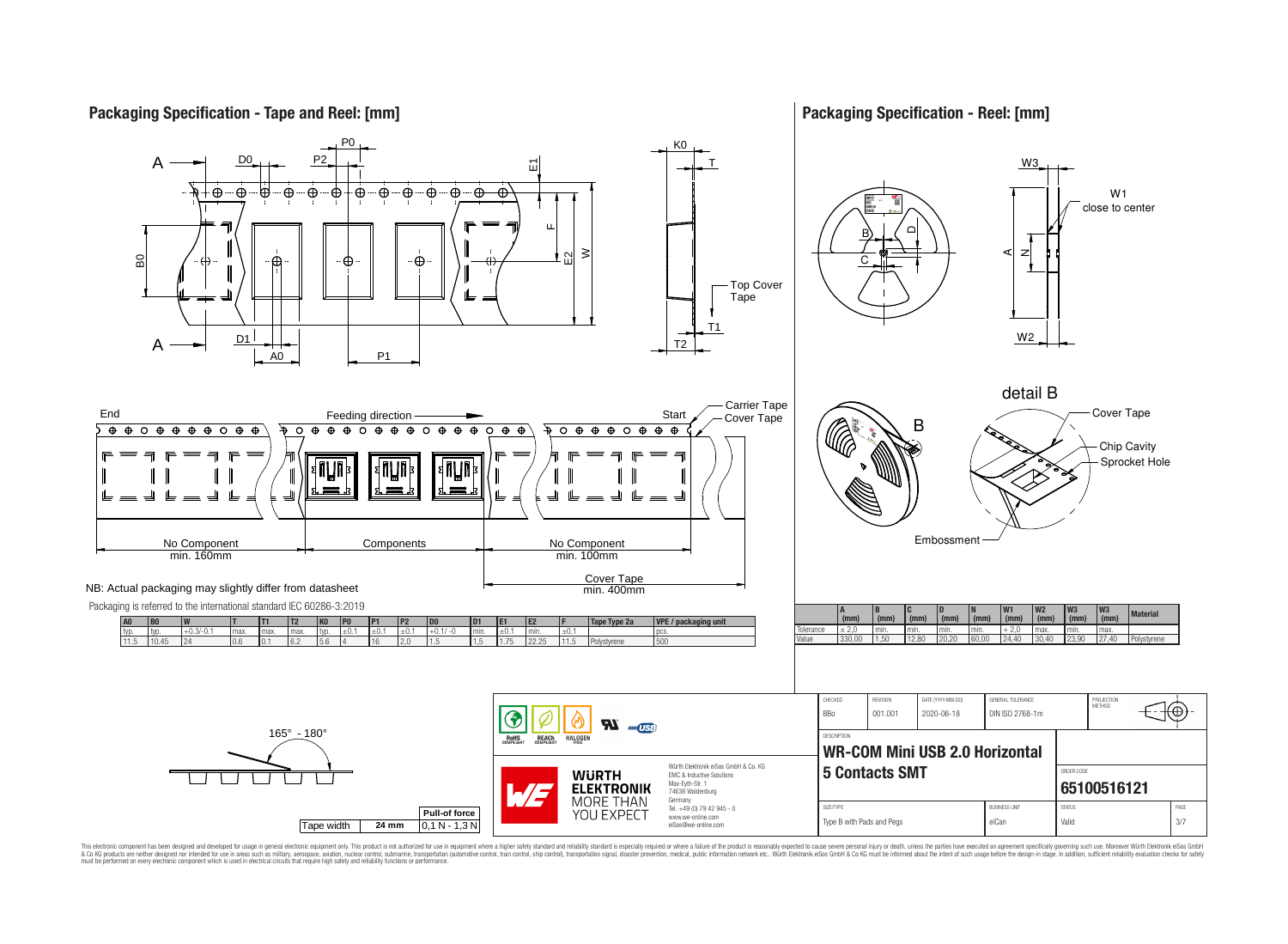

This electronic component has been designed and developed for usage in general electronic equipment only. This product is not authorized for subserved requipment where a higher selection equipment where a higher selection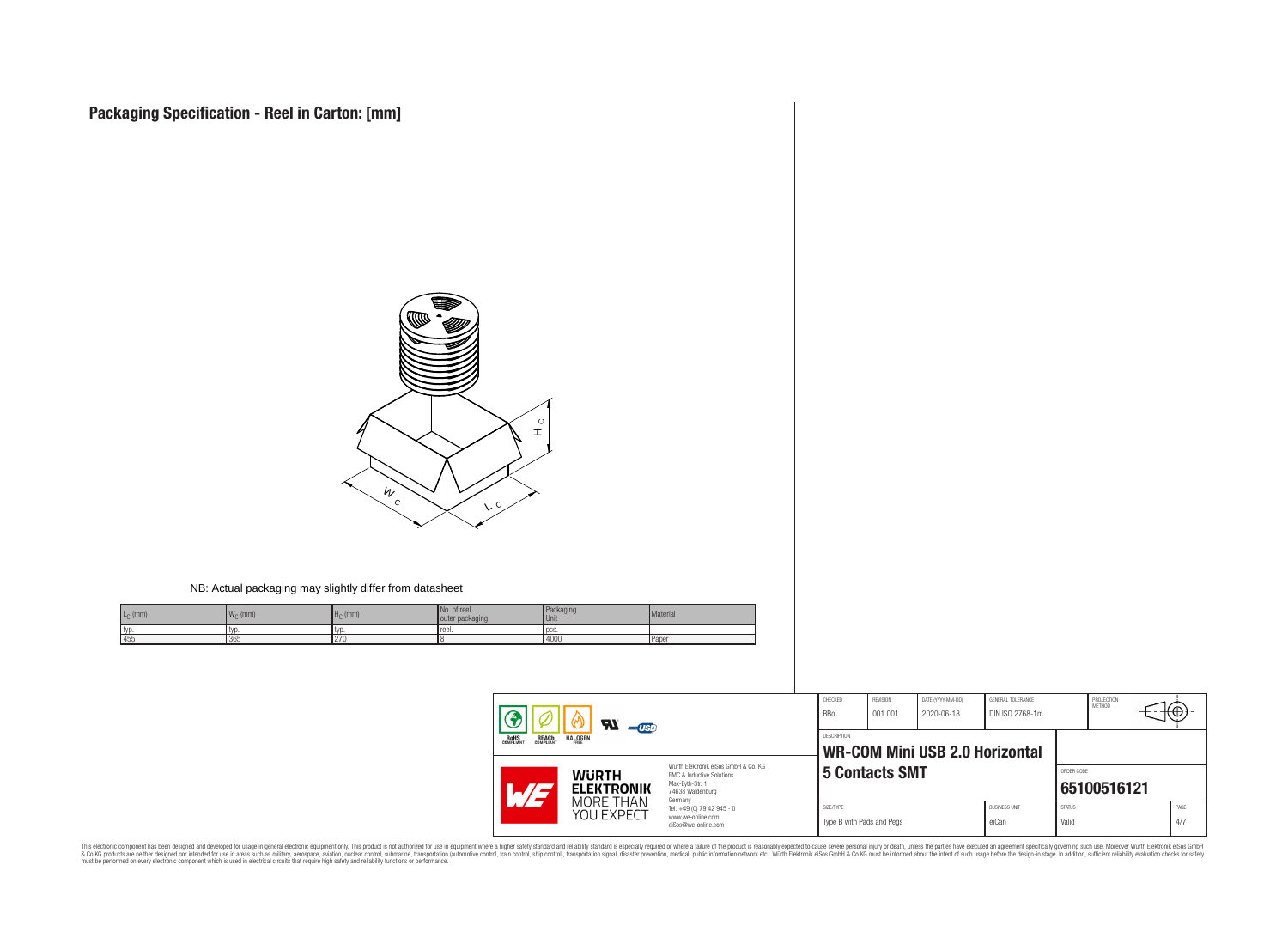# **Classification Reflow Profile for SMT components:**



# **Classification Reflow Soldering Profile:**

| <b>Profile Feature</b>                              |                    | Value                            |
|-----------------------------------------------------|--------------------|----------------------------------|
| <b>Preheat Temperature Min</b>                      | <sup>I</sup> s min | 150 °C                           |
| <b>Preheat Temperature Max</b>                      | 's max             | 200 °C                           |
| Preheat Time $t_s$ from $T_{s,min}$ to $T_{s,max}$  | $t_{\rm s}$        | 60 - 120 seconds                 |
| Ramp-up Rate $(T_1$ to $T_p$ )                      |                    | $3^{\circ}$ C/ second max.       |
| <b>Liquidous Temperature</b>                        | h.                 | 217°C                            |
| Time t <sub>i</sub> maintained above T <sub>1</sub> | t <sub>ı</sub>     | 60 - 150 seconds                 |
| Peak package body temperature                       | י"                 | $T_n \leq T_c$ , see Table below |
| Time within 5°C of actual peak<br>temperature       | t <sub>p</sub>     | $20 - 30$ seconds                |
| Ramp-down Rate $(T_p$ to $T_1$ )                    |                    | $6^{\circ}$ C/ second max.       |
| Time 25°C to peak temperature                       |                    | 8 minutes max.                   |

refer to IPC/ JEDEC J-STD-020E

# **Package Classification Reflow Temperature (T<sup>c</sup> ):**

| <b>Properties</b>                                                  | Volume mm <sup>3</sup><br>$350$ | Volume mm <sup>3</sup><br>350-2000 | Volume mm <sup>3</sup><br>>2000 |
|--------------------------------------------------------------------|---------------------------------|------------------------------------|---------------------------------|
| <b>PB-Free Assembly   Package Thickness</b><br>$< 1.6$ mm          | 260 °C                          | 260 °C                             | 260 °C                          |
| <b>PB-Free Assembly   Package Thickness</b><br>$1.6$ mm $- 2.5$ mm | 260 °C                          | 250 °C                             | 245 °C                          |
| <b>PB-Free Assembly   Package Thickness  </b><br>$>2.5$ mm         | 250 °C                          | 245 °C                             | 245 °C                          |

refer to IPC/ JEDEC J-STD-020E

| $\boldsymbol{\mathcal{H}}$<br>$-$ USB<br><b>REACH</b><br>COMPLIANT<br><b>HALOGEN</b><br><b>ROHS</b><br>COMPLIANT |                                                                                   | CHECKED<br><b>BBo</b>                                                        | REVISION<br>001.001 | DATE (YYYY-MM-DD)<br>2020-06-18 | GENERAL TOLERANCE<br>DIN ISO 2768-1m |                        | PROJECTION<br>METHOD | tΨ.         |             |  |
|------------------------------------------------------------------------------------------------------------------|-----------------------------------------------------------------------------------|------------------------------------------------------------------------------|---------------------|---------------------------------|--------------------------------------|------------------------|----------------------|-------------|-------------|--|
|                                                                                                                  |                                                                                   | DESCRIPTION<br><b>WR-COM Mini USB 2.0 Horizontal</b>                         |                     |                                 |                                      |                        |                      |             |             |  |
| <b>WURTH</b><br>Max-Evth-Str. 1<br><b>ELEKTRONIK</b><br>74638 Waldenburg                                         |                                                                                   | Würth Elektronik eiSos GmbH & Co. KG<br><b>FMC &amp; Inductive Solutions</b> |                     | <b>5 Contacts SMT</b>           |                                      |                        | ORDER CODE           | 65100516121 |             |  |
| MORE THAN<br>YOU EXPECT                                                                                          | Germany<br>Tel. +49 (0) 79 42 945 - 0<br>www.we-online.com<br>eiSos@we-online.com | SIZE/TYPE<br>Type B with Pads and Pegs                                       |                     |                                 | <b>BUSINESS UNIT</b><br>eiCan        | <b>STATUS</b><br>Valid |                      |             | PAGE<br>5/7 |  |

This electronic component has been designed and developed for usage in general electronic equipment only. This product is not authorized for subserved requipment where a higher selection equipment where a higher selection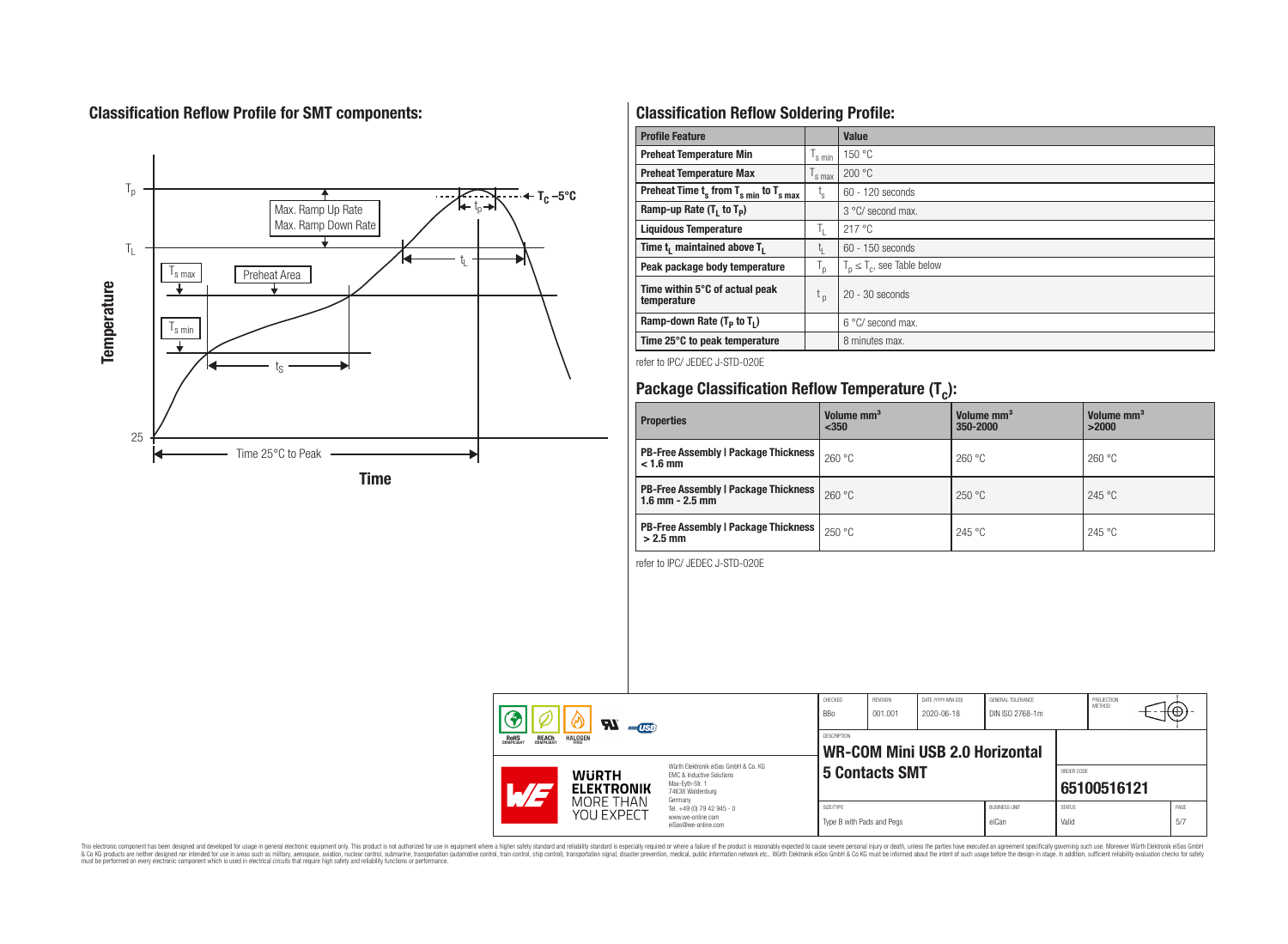### **Cautions and Warnings:**

### **The following conditions apply to all goods within the product series of the Connectors of Würth Elektronik eiSos GmbH & Co. KG:**

#### **General:**

- This mechanical component is designed and manufactured for use in general electronic equipment.
- Würth Elektronik must be asked for written approval (following the PPAP procedure) before incorporating the components into any equipment in fields such as military, aerospace, aviation, nuclear control, submarine, transportation (automotive control, train control, ship control), transportation signal, disaster prevention, medical, public information network, etc. where higher safety and reliability are especially required and/or if there is the possibility of direct damage or human injury.
- Mechanical components that will be used in safety-critical or high-reliability applications, should be pre-evaluated by the customer.
- The mechanical component is designed and manufactured to be used within the datasheet specified values. If the usage and operation conditions specified in the datasheet are not met, the component may be damaged or dissolved.
- Do not drop or impact the components, the component may be damaged.
- Prevent any damage or scratches on the component, especially on the actuator.
- Direct mechanical impact to the product shall be prevented (e.g overlapping of the PCB's).
- Würth Elektronik products are qualified according to international standards, which are listed in each product reliability report. Würth Elektronik does not warrant any customer qualified product characteristics beyond Würth Elektroniks' specifications, for its validity and sustainability over time.
- The responsibility for the applicability of the customer specific products and use in a particular customer design is always within the authority of the customer. All technical specifications for standard products do also apply to customer specific products.
- The mechanical component is designed to be used along with Würth Elektronik counterparts and tools. Würth Elektronik cannot ensure the reliability of these components while being used with other products.

#### **Product Specific:**

#### **Soldering:**

- The solder profile must comply with the technical product specifications. All other profiles will void the warranty.
- All other soldering methods are at the customers' own risk.

#### **Cleaning and Washing:**

- Washing agents used during the production to clean the customer application might damage or change the characteristics of the component, body, pins and termination. Washing agents may have a negative effect on the long-term functionality of the product.
- Using a brush during the cleaning process may deform function relevant areas. Therefore, we do not recommend using a brush during the PCB cleaning process.

#### **Potting and Coating:**

• If the product is potted in the customer application, the potting material might shrink or expand during and after hardening. Shrinking could lead to an incomplete seal, allowing contaminants into the components. Expansion could damage the components. We recommend a manual inspection after potting or coating to avoid these effects.

#### **Storage Conditions:**

- A storage of Würth Elektronik products for longer than 12 months is not recommended. Within other effects, the terminals may suffer degradation, resulting in bad solderability. Therefore, all products shall be used within the period of 12 months based on the day of shipment.
- Do not expose the components to direct sunlight.
- The storage conditions in the original packaging are defined according to DIN EN 61760-2.
- The storage conditions stated in the original packaging apply to the storage time and not to the transportation time of the components.

#### **Packaging:**

• The packaging specifications apply only to purchase orders comprising whole packaging units. If the ordered quantity exceeds or is lower than the specified packaging unit, packaging in accordance with the packaging specifications cannot be ensured.

#### **Handling:**

- Do not repeatedly operate the component with excessive force. It may damage or deform the component resulting in malfunction.
- In the case a product requires particular handling precautions, in addition to the general recommendations mentioned here before, these will appear on the product datasheet
- The temperature rise of the component must be taken into consideration. The operating temperature is comprised of ambient temperature and temperature rise of the component.The operating temperature of the component shall not exceed the maximum temperature specified.

These cautions and warnings comply with the state of the scientific and technical knowledge and are believed to be accurate and reliable. However, no responsibility is assumed for inaccuracies or incompleteness.

| $\boldsymbol{\mathcal{H}}$<br>$-$ USB<br><b>ROHS</b><br><b>REACH</b><br>COMPLIANT<br><b>HALOGEN</b><br>FRFF |                                   | CHECKED<br><b>BBo</b>                                                                                               | <b>REVISION</b><br>001.001             | DATE (YYYY-MM-DD)<br>2020-06-18 | GENERAL TOLERANCE<br>DIN ISO 2768-1m |                               | PROJECTION<br>METHOD   | ΉΨ.         |             |
|-------------------------------------------------------------------------------------------------------------|-----------------------------------|---------------------------------------------------------------------------------------------------------------------|----------------------------------------|---------------------------------|--------------------------------------|-------------------------------|------------------------|-------------|-------------|
|                                                                                                             |                                   | <b>DESCRIPTION</b><br><b>WR-COM Mini USB 2.0 Horizontal</b>                                                         |                                        |                                 |                                      |                               |                        |             |             |
|                                                                                                             | <b>WURTH</b><br><b>ELEKTRONIK</b> | Würth Flektronik eiSos GmbH & Co. KG<br>FMC & Inductive Solutions<br>Max-Eyth-Str. 1<br>74638 Waldenburg<br>Germany |                                        | <b>5 Contacts SMT</b>           |                                      |                               | ORDER CODE             | 65100516121 |             |
|                                                                                                             | MORE THAN<br>YOU EXPECT           | Tel. +49 (0) 79 42 945 - 0<br>www.we-online.com<br>eiSos@we-online.com                                              | SIZE/TYPE<br>Type B with Pads and Pegs |                                 |                                      | <b>BUSINESS UNIT</b><br>eiCan | <b>STATUS</b><br>Valid |             | PAGE<br>6/7 |

This electronic component has been designed and developed for usage in general electronic equipment only. This product is not authorized for use in equipment where a higher safety standard and reliability standard si espec & Ook product a label and the membed of the seasuch as marked and as which such a membed and the such assume that income in the seasuch and the simulation and the such assume that include to the such a membed and the such